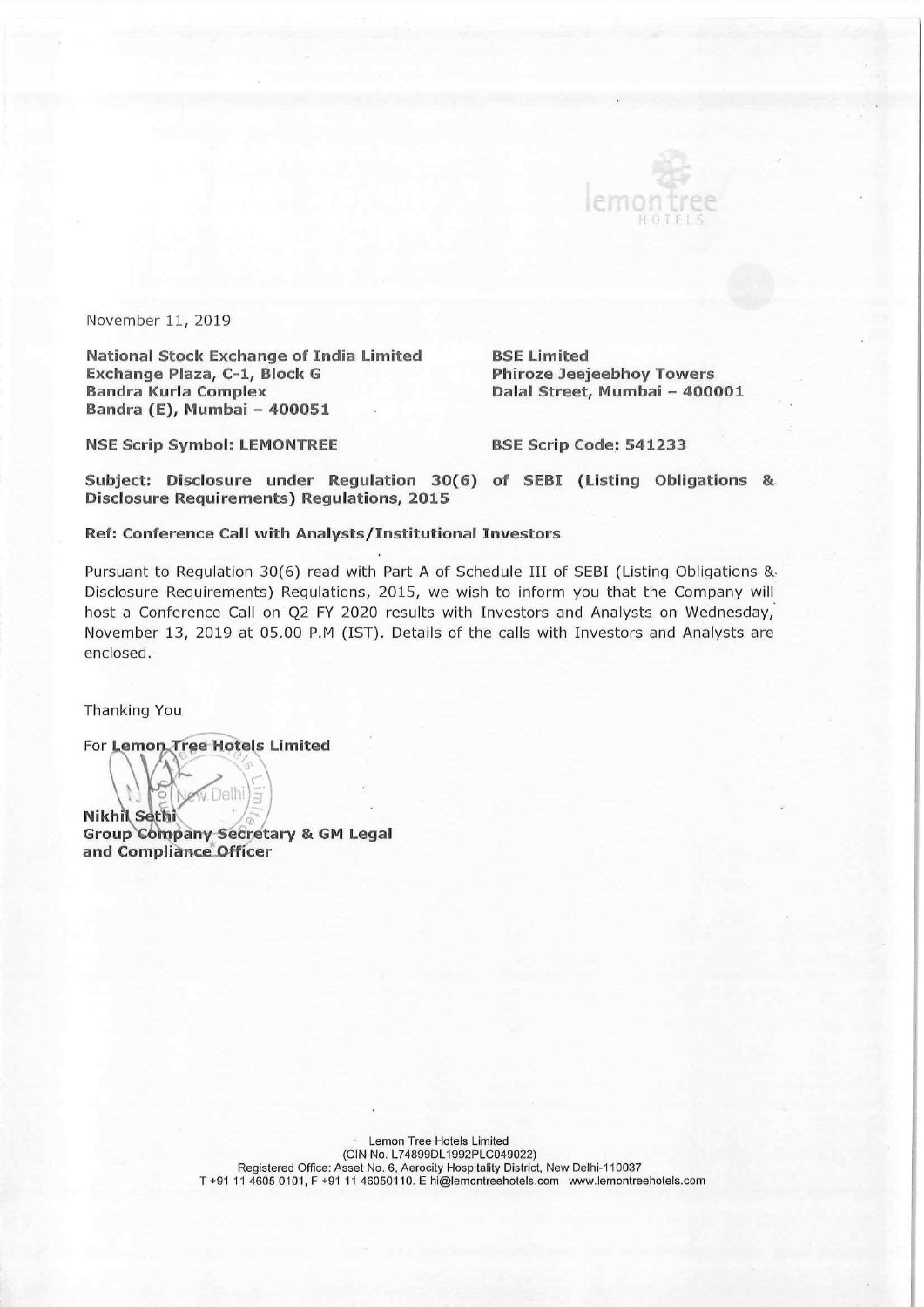

# **Lemon Tree Hotels Ltd Q2 FY20 Earnings Call on Wednesday, 13th November, 2019 at 5:00 PM IST**

Lemon Tree Hotels (LTH) will organize a conference call for investors and analysts on Wednesday, 13th November, 2019 at 5:00 PM IST.

The senior management team will represent LTH on the call.

The conference call will be initiated with a brief management discussion on the Q2 FY20 results to be declared on Wednesday, 13<sup>th</sup> November, 2019 followed by an interactive Question & Answer session.

| <b>Timing</b>              | 5:00 PM IST on Wednesday, 13th November, 2019 |  |  |
|----------------------------|-----------------------------------------------|--|--|
| Conference dial-in         |                                               |  |  |
| Primary number             | +91 22 6280 1141 / +91 22 7115 8042           |  |  |
| Local access number        | $+91$ 70456 71221 (Available all over India)  |  |  |
| Singapore Toll Free Number | 800 101 2045                                  |  |  |
| Hong Kong Toll Free Number | 800 964 448                                   |  |  |
| USA Toll Free Number       | 1 866 746 2133                                |  |  |
| UK Toll Free Number        | 0.808 101 1573                                |  |  |

### **Details of the conference call are as follows:**

*Please dial-in 5 minutes prior to the scheduled start to ensure that you are connected to the call on time.*